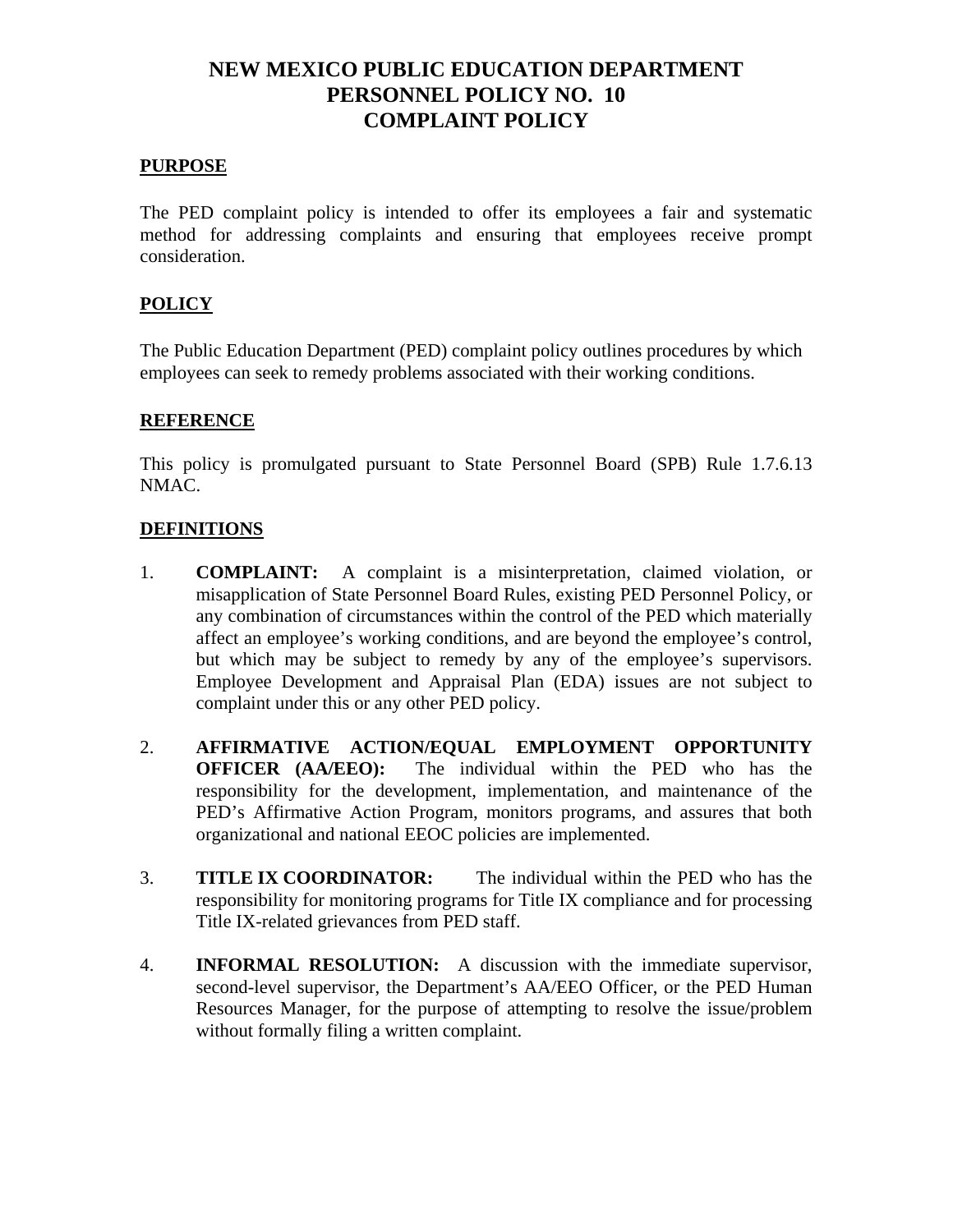5. **FORMAL COMPLAINT**: A formal written complaint made to an employee's immediate supervisor, next level supervisor, the PED's AA/EEO Officer, or to the Secretary of Education for the purpose of resolving an issue or problem.

## **JURISDICTION**

This policy covers current employees of the PED and does not apply to employees of the Division of Vocational Rehabilitation.

Complaints relating to sexual harassment, discrimination, and/or disability are addressed in other policies available through the PED. Information pertaining to those policies can be obtained from the PED's AA/EEO Officer.

Complaints must be current. The complaint procedure must be initiated by the complaining party within 30 calendar days if the complaint is related to a particular incident, or may be initiated at any time if the incident(s) leading to the complaint is (are) of a continuous nature.

## **INFORMAL RESOLUTION**

**The Public Education Department encourages its employees to attempt resolving their complaints at an informal level. An informal resolution can be attempted by first speaking with the immediate supervisor.**

**If the matter is urgent and the immediate supervisor is not available, or if the employee has reasons for not bringing the matter to his/her immediate supervisor, the employee may informally discuss their complaint with the next level supervisor for resolution.** 

## **FORMAL COMPLAINT PROCESS**

- Level 1: The complaint becomes formal when it is presented in writing to the immediate supervisor and PED Human Resources Manager. The immediate supervisor shall respond in writing to the employee within 10 working days, with copies of the response to the PED's AA/EEO Officer.
- Level 2: If the employee is dissatisfied with the immediate supervisor's decision or plan of action, OR, if the immediate supervisor does not respond within 10 working days, the employee may present the complaint in writing to the next level supervisor within 5 working days of the date of the supervisor's decision or plan of action, OR after the expiration of 10 working days, whichever comes first.
- Level 3: If the employee is dissatisfied with the next level supervisor's decision or plan of action OR if the next level supervisor does not respond within 10 working days, the employee may present the complaint in writing to the division head within 5 working days of the date of the next level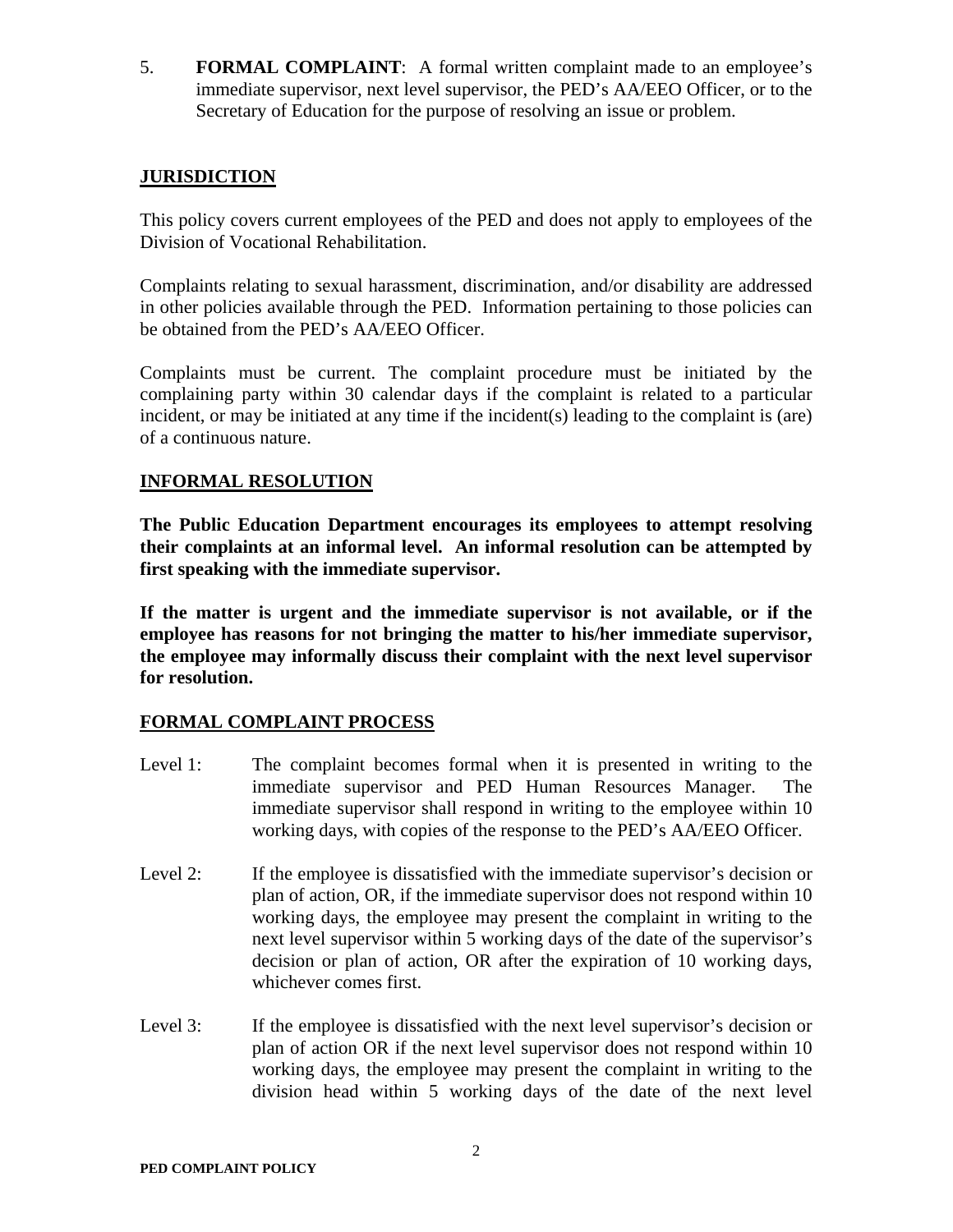supervisor's decision or plan of action, OR after the expiration of 10 working days, whichever comes first.

- Level 4: If the employee is dissatisfied with the division head's decision or plan of action, OR if the division head does not respond within 10 working days, the employee may present the complaint in writing to the Secretary of Education within 5 working days of the date of the division head's decision or plan of action, OR after the expiration of 10 working days, whichever comes first.
- Level 5: The Secretary of Education will render a decision within 20 working days from receipt of the complaint. He/she may request that an investigation be conducted.

## **TITLE IX GRIEVANCE PROCEDURE**

General Information: The authority for this grievance procedure is Title IX of the Education Amendments of 1972 (20 US Code Section 1681) and 34 Code of Federal Regulations Parts 106 and 299. Within 90 days of hire, all new employees to the PED will be provided the name, office location, and telephone number of the Title IX Coordinator and be informed of their right to file a Title IX grievance. The information will be repeated to staff at appropriated intervals. Each employee shall sign an acknowledgment stating that he or she has read and understands the Policy No. 10 grievance procedure and Title IX Designation described in the appendix to this policy.

- Filing: A Title IX grievance must be submitted in writing, signed by the complaining party and delivered to the PED Title IX Coordinator. The employee may submit supporting documentation along with the written grievance. The complainant may withdraw a complaint at any time by submitting a written withdrawal to the Coordinator. A Title IX must be filed within 180 days after the alleged unlawful discriminatory act was committed.
- Content: Although any written document is acceptable so long as it is signed, complainants are encouraged to use the complaint form that is attached to this policy. A complainant must at a minimum allege with some detail that the PED or an employee or contractor of the PED has discriminated against the complainant on the basis of sex in regard to an education program or activity operated or managed by the PED.
- Procedure: Within 5 calendar days of receipt, the PED Title IX Coordinator will acknowledge receipt of the written complaint in writing by giving the complainant a copy of their complaint bearing a DATE-RECEIVED stamp. The Coordinator will then conduct an investigation of the complaint by reviewing all documentation submitted and interviewing PED personnel or other individuals if deemed necessary. The Coordinator may impose deadlines for the filing of supporting documents or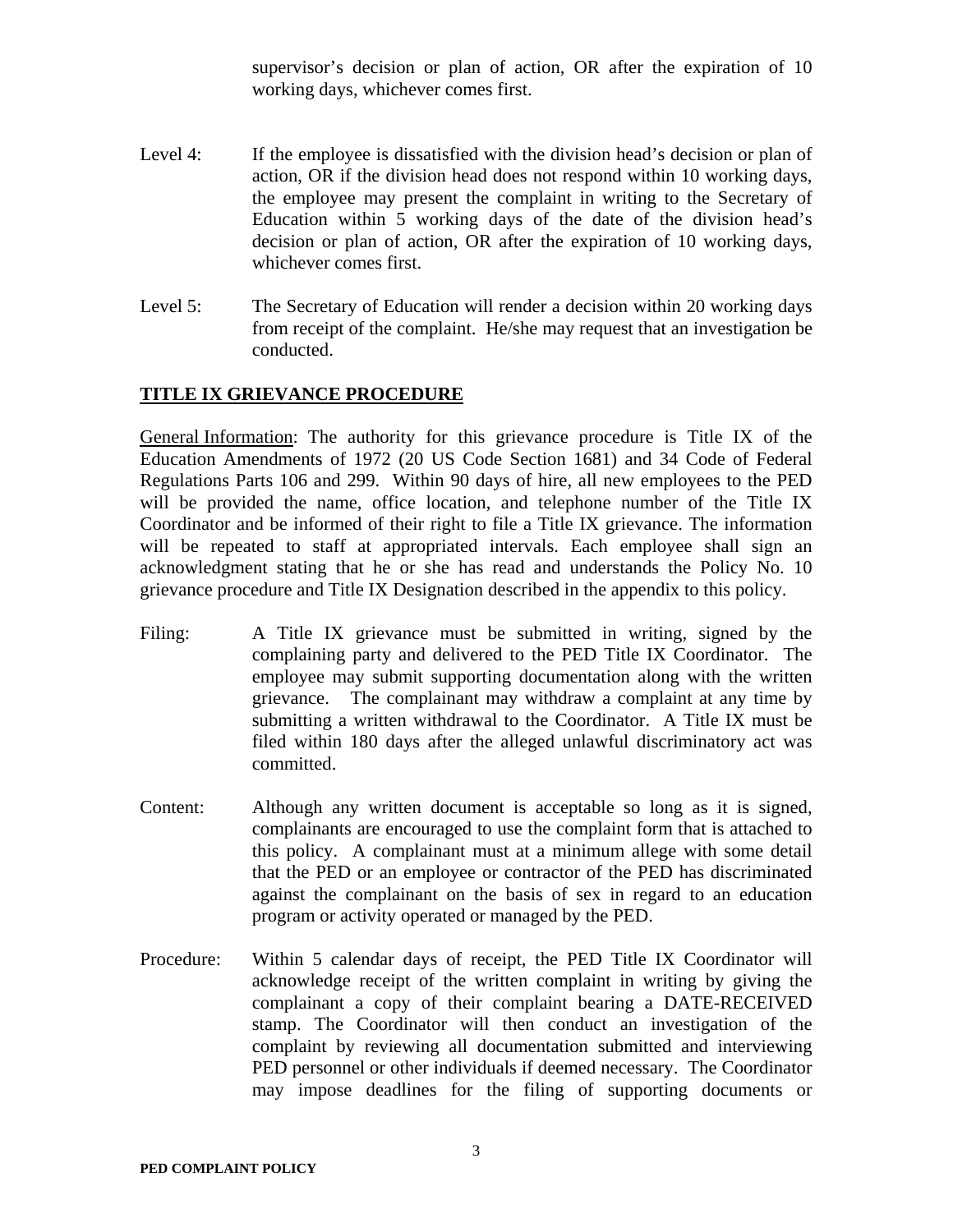supplementary statements. The Coordinator will issue a written decision and deliver it by mail or in person to the complainant within 60 calendar days of the filing of the complaint unless the Coordinator determines for good cause that an extension is warranted. The decision must contain findings and conclusions, and if the Coordinator finds that discrimination has occurred, a corrective action plan with identified timelines together with any other corrective measures including recommended disciplinary action of an employee.

- Scope: The scope of an investigation under Title IX shall be limited to resolving allegations of discrimination on the basis of sex involving the operation or management of a PED education program.
- Review: A complainant still dissatisfied may request a review of the Coordinator's decision by the PED Secretary of Education by submitting a written request to the Secretary within 5 calendar days of receipt of the Coordinator's decision. The Secretary, or a designee of the Secretary who shall be an impartial assistant or deputy secretary, shall issue a final decision within 15 calendar days of receipt of the request for review. Within 30 days of receipt of a final decision from the PED Secretary or designee, a complainant still aggrieved may request the Secretary of the United States Department of Education (US ED) to review the final decision. It is the complainant's responsibility to contact the US ED if pursuing a review of a final PED decision.

## **PROTECTION AGAINST RETALIATION**

Employees of the PED have the right to present or make known their Title IX complaints of discrimination, free from retaliation. The PED will not permit retaliation against an individual who utilizes the complaint process. Retaliation is a serious violation of this policy and should be reported immediately to the Coordinator. Any PED employee found to have retaliated against another PED employee for utilizing the grievance procedure is subject to disciplinary action.

## **MISCELLANEOUS**

- A. The Secretary of Education may extend any of the deadlines set forth in this policy.
- B. In the event any party or necessary witness is away from work due to leave or official travel, the time limits set forth in this policy are automatically extended for the period of time they are away.
- C. The Title IX Coordinator may be consulted for technical assistance at any time during the complaint process.

Approved by\_\_\_\_\_\_\_\_\_\_\_\_\_\_\_\_\_\_\_\_\_\_\_\_\_\_\_\_\_\_\_\_\_\_\_\_\_\_\_\_\_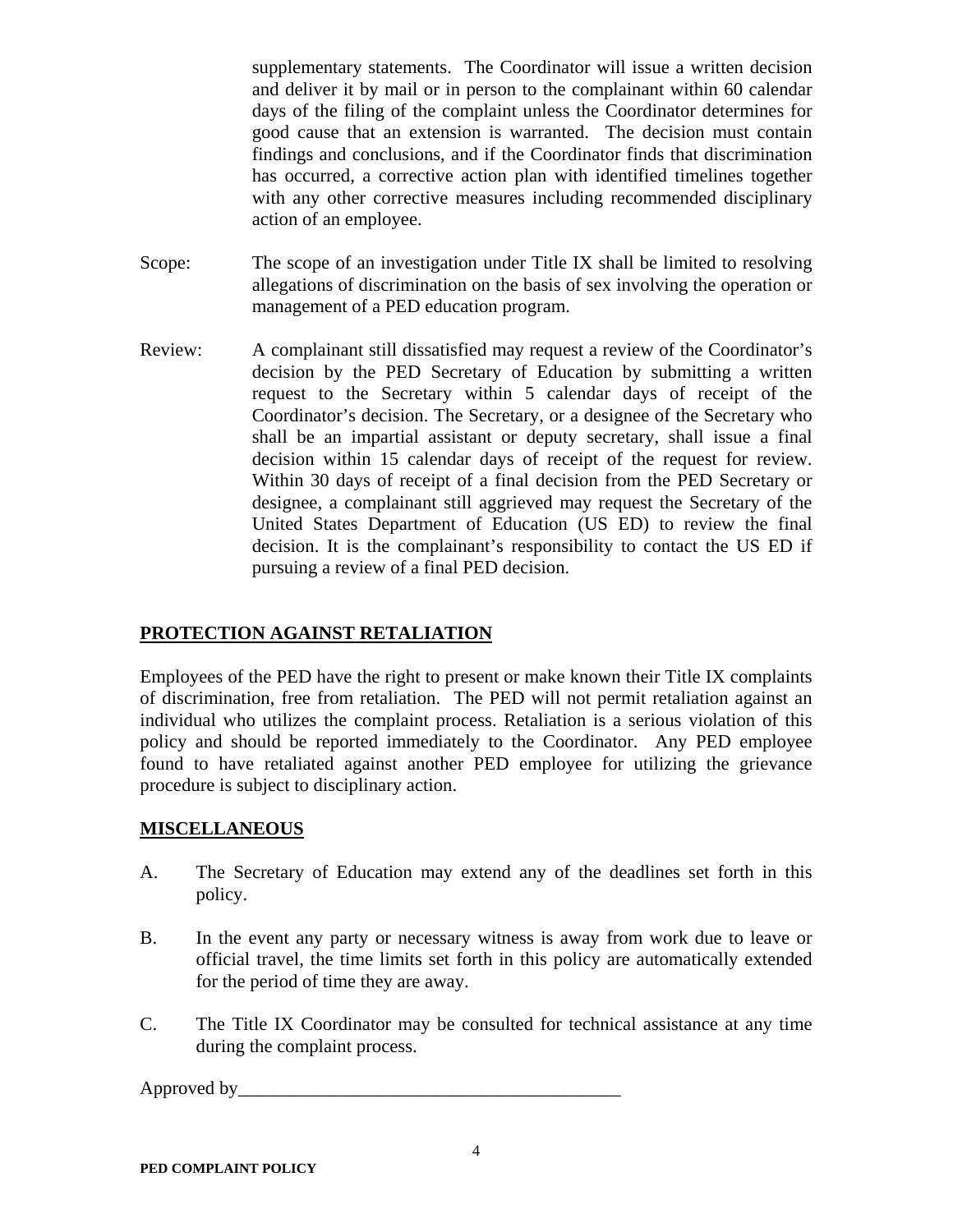Dr. Veronica C. García Secretary of Education

Effective Date\_\_June 30, 2006\_\_\_\_\_\_\_\_\_\_\_\_\_\_\_\_\_\_\_\_\_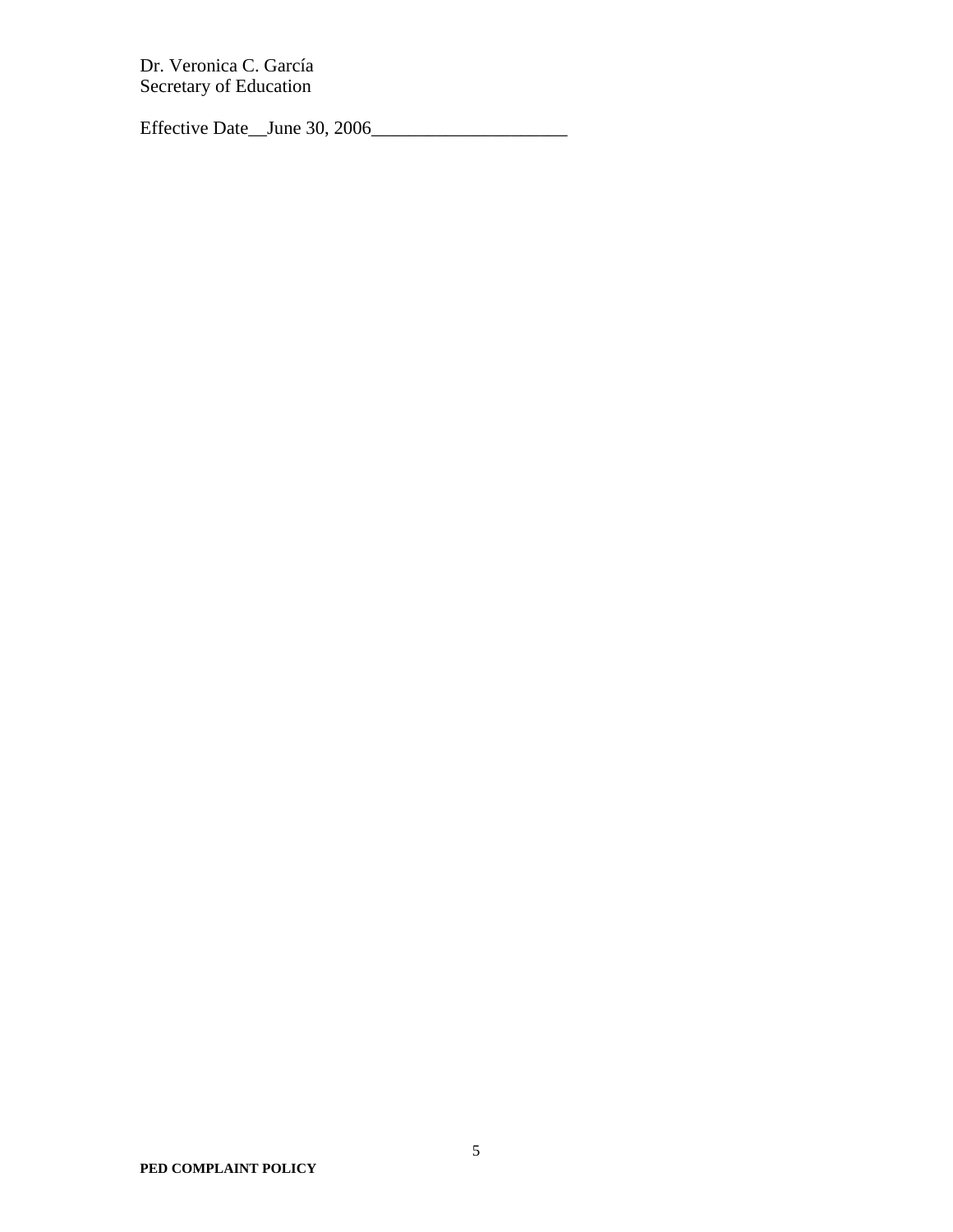# **APPENDIX**

#### **Title IX Designation**

Title IX of the Education Amendments of 1972, as amended, and as set forth at 20 United States Code, Section 1681 et seq. ("Title IX"), provides that "No person. . .shall on the basis of sex, be excluded from participation in, be denied the benefits of, or be subjected to discrimination under any educational program or activity receiving federal financial assistance."

The Public Education Department, including its Division of Vocational Rehabilitation, support Title IX. Anyone who believes that they have been subjected to sexdiscrimination under any educational program or activity of the State Board or State Department receiving any federal financial assistance, should contact the Title IX coordinator designated below.

#### **Title IX Coordinator**

Mr. Bernard Raymond Human Resource Office 300 Don Gaspar, Room G15 Santa Fe, New Mexico 87501 Telephone (505) 827-5829 Fax (505) 827-5066

braymond@sde.state.nm.us